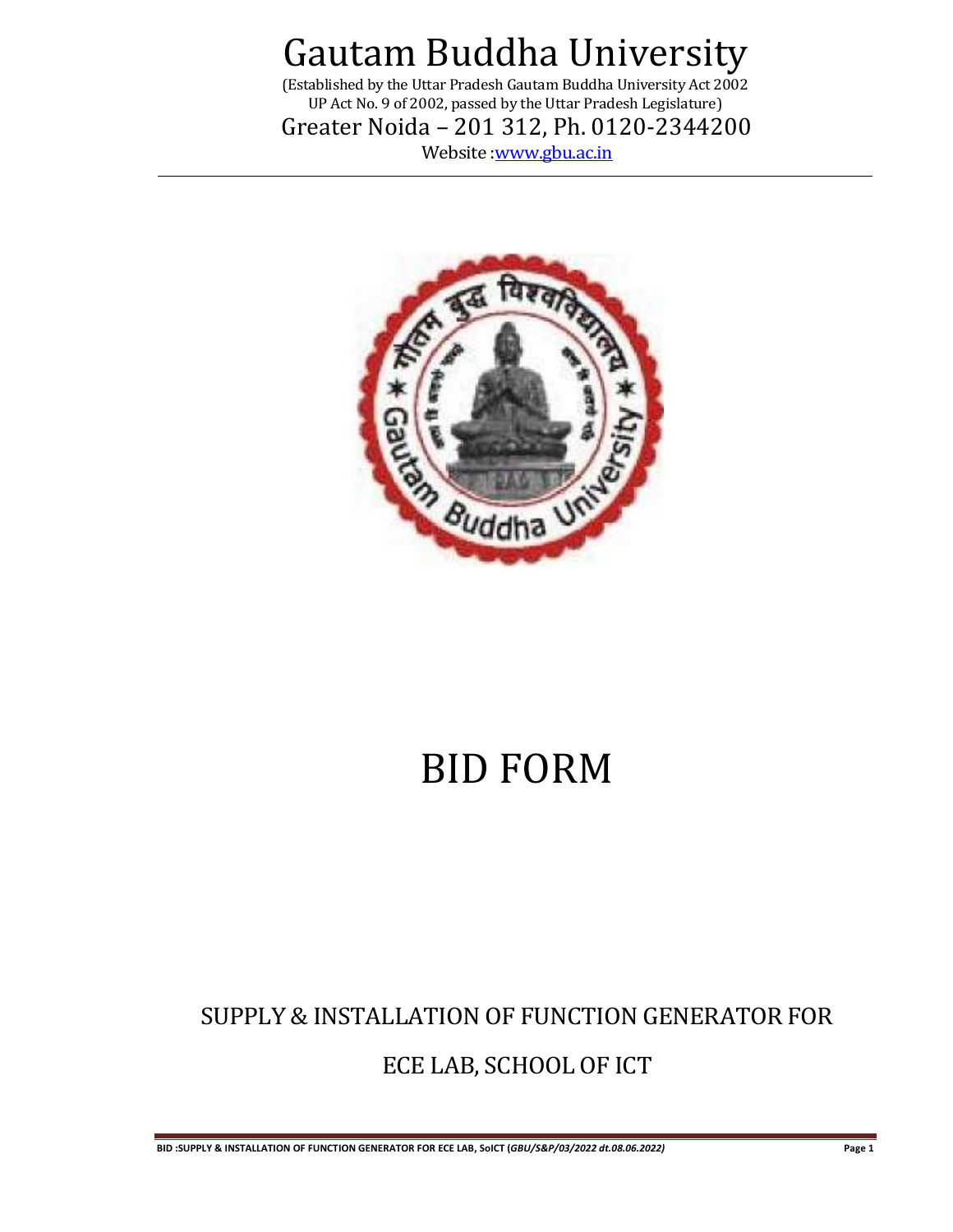(Established by the Uttar Pradesh Gautam Buddha University Act 2002 UP Act No. 9 of 2002, passed by the Uttar Pradesh Legislature)

### Greater Noida – 201 312, Ph. 0120-2344200

Website : www.gbu.ac.in

| <b>Bid</b>                                         | <b>SUPPLY &amp; INSTALLATION OF FUNCTION GENERATOR</b>      |
|----------------------------------------------------|-------------------------------------------------------------|
|                                                    | <b>FOR ECE LAB., SOICT</b>                                  |
|                                                    |                                                             |
| <b>Publishing Date of Bid</b>                      | 10.06.2022                                                  |
|                                                    |                                                             |
| Last date & Time of Bid                            | 23.06.2022 upto 3.30 p.m.                                   |
| <b>Submission</b>                                  |                                                             |
| <b>Technical Bid Opening</b><br>Date, Time & Place | 23.06.2022 at 04.00 p.m.                                    |
|                                                    | Venue : Conference Room of the Registrar Office, 1st Floor, |
|                                                    | Administrative Building, G.B.U., Gr. Noida.                 |
|                                                    | (Bidder/authorized representative of bidders may attend the |
|                                                    | bid opening proceedings on the above mentioned day and      |
|                                                    | time).                                                      |
| <b>Estimated Cost</b>                              | Rs.1,71,000.00 (Rupees One Lakh Seventy One Thousand        |
|                                                    | Only)                                                       |
| <b>Time of Completion</b>                          | Within 4 weeks                                              |
| <b>Earnest Money Deposit</b>                       | Rs.3,500.00 (Rupees Three Thousand Five Hundred only)-      |
| <b>Bid Fee</b>                                     | (Refundable)                                                |
|                                                    | Rs. 1000.00 + @18% GST = Rs.1,180/- (Rupees One             |
|                                                    | Thousand One Hundred Eighty Only only - incl. of GST) -     |
|                                                    | (Non-refundable)                                            |
| <b>Bid System</b>                                  | Two Tier:<br>1) Technical Bid<br>2) Financial Bid           |
| <b>Bank Account Detail</b><br>for                  | Punjab National Bank, Gautam Buddha University,             |
| submission of Bid Fee and                          | Greater Noida (U.P.)                                        |
| <b>Money</b><br><b>Deposit</b><br><b>Earnest</b>   | A/C No. 6660000100000681, IFSC Code:: PUNB0666000           |
| <b>NEFT/RTGS</b><br>(through                       |                                                             |
| only)                                              |                                                             |

**BID :SUPPLY & INSTALLATION OF FUNCTION GENERATOR FOR ECE LAB, SoICT (***GBU/S&P/03/2022 dt.08.06.2022)* **Page 2**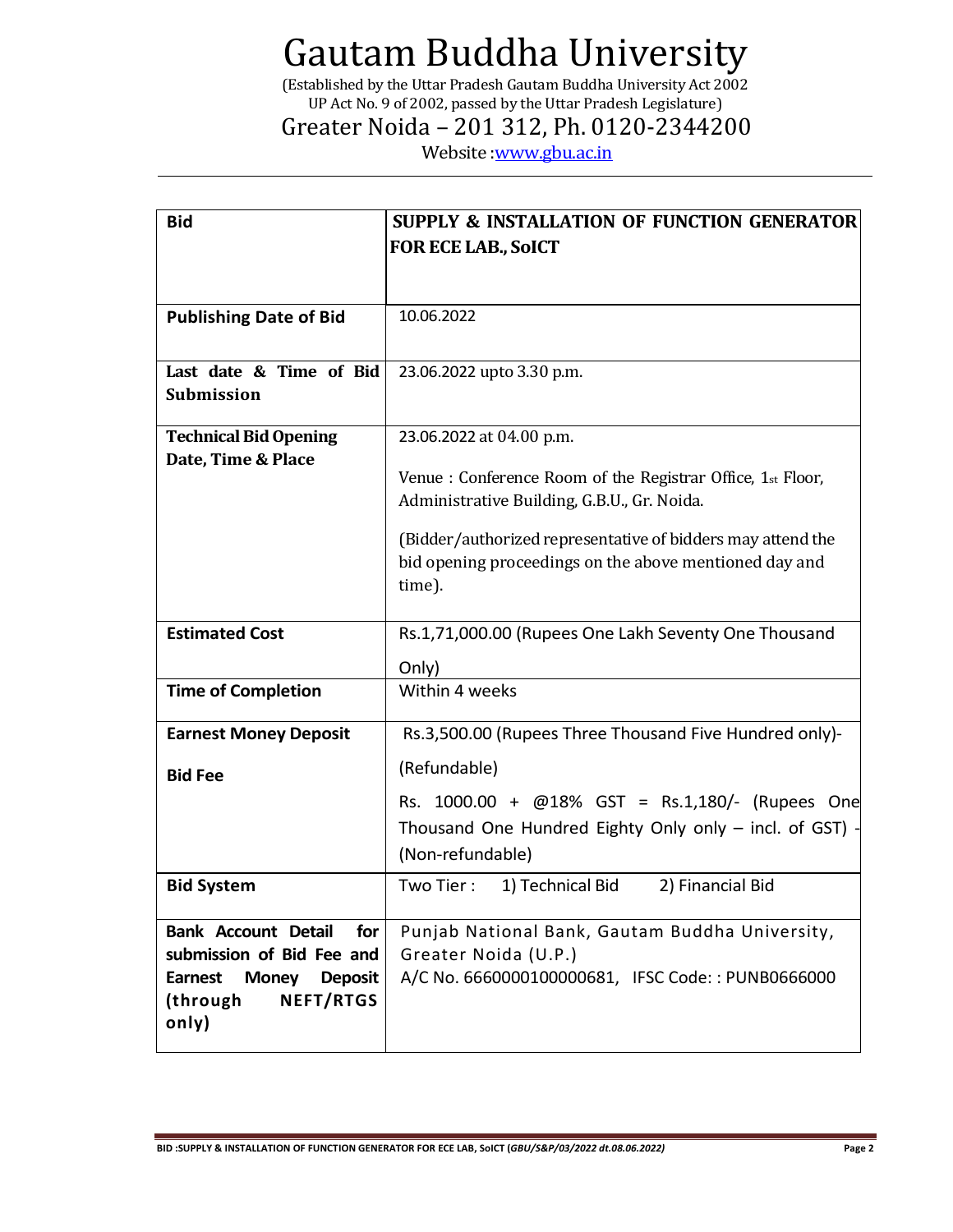(Established by the Uttar Pradesh Gautam Buddha University Act 2002 UP Act No. 9 of 2002, passed by the Uttar Pradesh Legislature)

Greater Noida – 201 312, Ph. 0120-2344200

Website : www.gbu.ac.in

### **CHECK LIST**

#### **(Please mark number on each page submitted for the support of bid)**

**Total BID Pages : …………….**

| Sr. No.                 | <b>Document Name</b>                                                                                                                                                                                                                                                                                                                                                                                                      | Page No. |
|-------------------------|---------------------------------------------------------------------------------------------------------------------------------------------------------------------------------------------------------------------------------------------------------------------------------------------------------------------------------------------------------------------------------------------------------------------------|----------|
| $\mathbf{1}$            | Tender fee through NEFT/RTGS only in prescribed account of Gautam<br>Buddha University of Amount Rs.1000.00 + @18% GST= Rs.1180/-<br>(Rupees One Thousand One Hundred Eighty Only-incl. of GST) as per<br>terms and conditions scan copy in online                                                                                                                                                                        |          |
| $\overline{2}$          | Earnest Money through NEFT/RTGS only in prescribed account of<br>Gautam Buddha University of Amount Rs.3,500.00 (Rupees Three<br>Thousand Five Hundred Only) as per terms and conditions scan copy<br>in online                                                                                                                                                                                                           |          |
| $\overline{\mathbf{3}}$ | Duly filled up bidder's Performa (page no. 3,4, & 5) appended with the<br>tender                                                                                                                                                                                                                                                                                                                                          |          |
| 4                       | Detail of the similar type of items supplied / installed / maintained<br>during three years out of last four financial years at IITs, NIT's or Central<br>/ State Universities / Organization / any Academic Institute of National<br>Repute / Reputed private organizations etc.                                                                                                                                         |          |
| 5                       | Audited balance sheet counter signed by C.A. for three years out of last<br>four financial years clearly indicating turnover and T.D.S. along with<br>Form 3CB and 3CD                                                                                                                                                                                                                                                    |          |
| 6                       | PAN registration certificate copy                                                                                                                                                                                                                                                                                                                                                                                         |          |
| $\overline{\mathbf{z}}$ | GST/IGST registration certificate copy                                                                                                                                                                                                                                                                                                                                                                                    |          |
| 8                       | Certificate of Sole Manufacturer of the items or the authorized<br>agent/representative of the OEM                                                                                                                                                                                                                                                                                                                        |          |
| 9                       | The vendor shall submit an affidavit (duly notarized) on Rs.10/- stamp<br>paper as per below format :<br>proprietor/partner(s) is/are not blacklisted/de-registered/debarred<br>any Government department/Public Sector Undertaking,<br>by<br>Universities, Institution and College or any other repute organization<br>for which we have executed/undertaken the works/services during<br>the last four financial years" |          |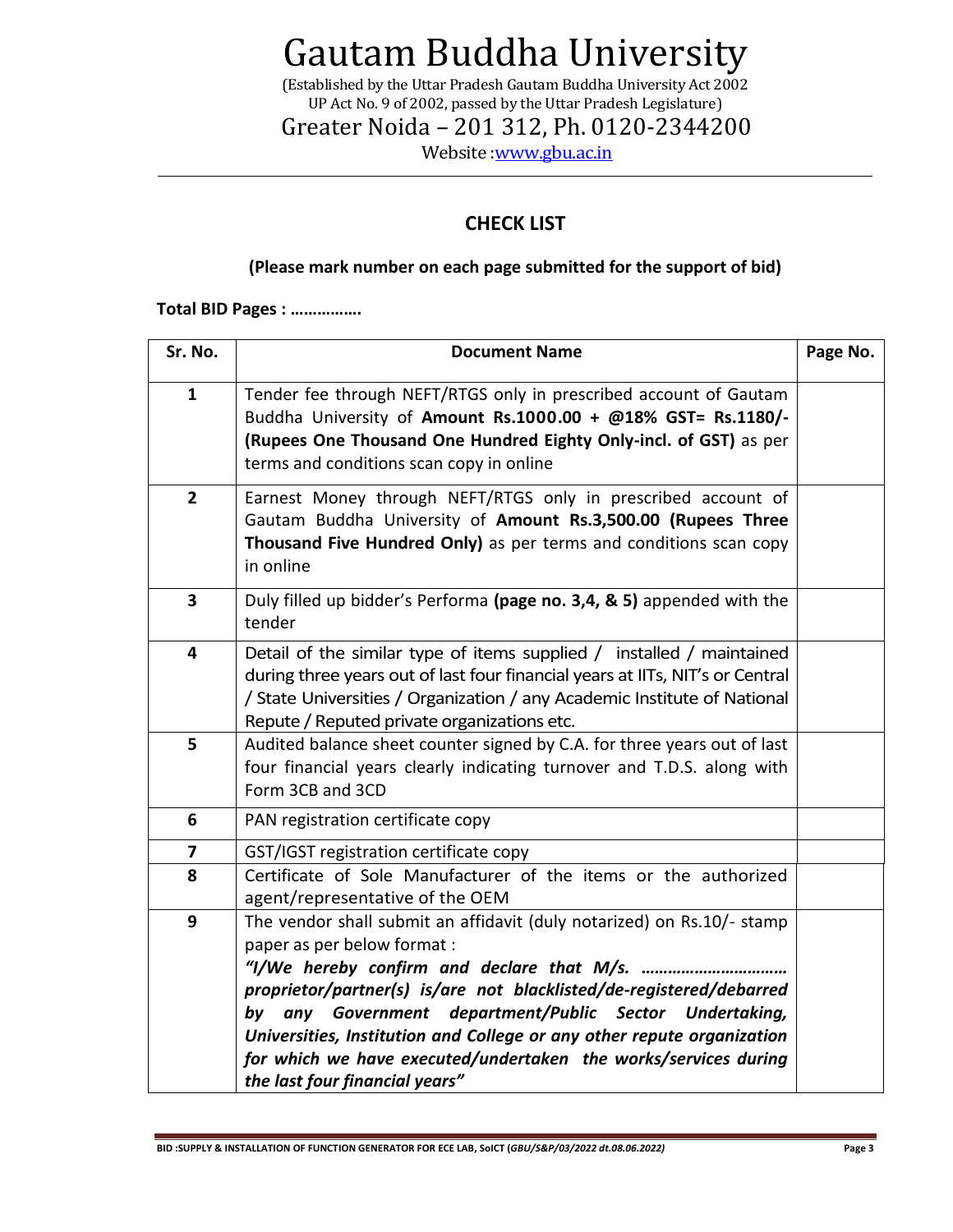(Established by the Uttar Pradesh Gautam Buddha University Act 2002 UP Act No. 9 of 2002, passed by the Uttar Pradesh Legislature)

Greater Noida – 201 312, Ph. 0120-2344200

Website : www.gbu.ac.in

### **"BIDDER'S PROFORMA"**

| Name of the Organization                                                                                                                                                                                                                                                       |                                                                                                 |  |         |         |         |  |  |
|--------------------------------------------------------------------------------------------------------------------------------------------------------------------------------------------------------------------------------------------------------------------------------|-------------------------------------------------------------------------------------------------|--|---------|---------|---------|--|--|
| Pl. mentioned whether a Government Company / Public                                                                                                                                                                                                                            |                                                                                                 |  |         |         |         |  |  |
| Ltd. / Private Ltd. / Partnership / Proprietorship                                                                                                                                                                                                                             |                                                                                                 |  |         |         |         |  |  |
| Specify the number of years in this line of activity by the                                                                                                                                                                                                                    |                                                                                                 |  |         |         |         |  |  |
| company                                                                                                                                                                                                                                                                        |                                                                                                 |  |         |         |         |  |  |
| PAN registration Number                                                                                                                                                                                                                                                        |                                                                                                 |  |         |         |         |  |  |
| GST / IGST registration Number                                                                                                                                                                                                                                                 |                                                                                                 |  |         |         |         |  |  |
|                                                                                                                                                                                                                                                                                | Provide the postal address, telephone & fax<br>numbers, and email address of the nearest office |  |         |         |         |  |  |
| Turnover in the last three financial years (Figures<br>should be in <b>Indian Rupees in Lakhs</b> ; please<br>attach the certified copies of balance sheet with<br>trading, profit & loss account). If the figures for                                                         |                                                                                                 |  | 2018-19 | 2019-20 | 2020-21 |  |  |
| 2020-21 are not available then they may furnish<br>financial statement of year 2017-18.                                                                                                                                                                                        |                                                                                                 |  |         |         |         |  |  |
| Detail of the similar type of items supplied / installed / maintained during three years out of<br>last four financial years at IITs, NIT's or Central / State Universities / Organization / any<br>Academic Institute of National Repute / Reputed private organizations etc. |                                                                                                 |  |         |         |         |  |  |
| (enclose three purchase order/supply order out of last four financial years                                                                                                                                                                                                    |                                                                                                 |  |         |         |         |  |  |
| Nature of work<br>Name & Contact No. of the client<br>Amount of<br>Year<br>&<br>work done<br><sub>of</sub><br>name<br>(lakh Rs.)<br>organization                                                                                                                               |                                                                                                 |  |         |         |         |  |  |
|                                                                                                                                                                                                                                                                                |                                                                                                 |  |         |         |         |  |  |
|                                                                                                                                                                                                                                                                                |                                                                                                 |  |         |         |         |  |  |

**BID :SUPPLY & INSTALLATION OF FUNCTION GENERATOR FOR ECE LAB, SoICT (***GBU/S&P/03/2022 dt.08.06.2022)* **Page 4**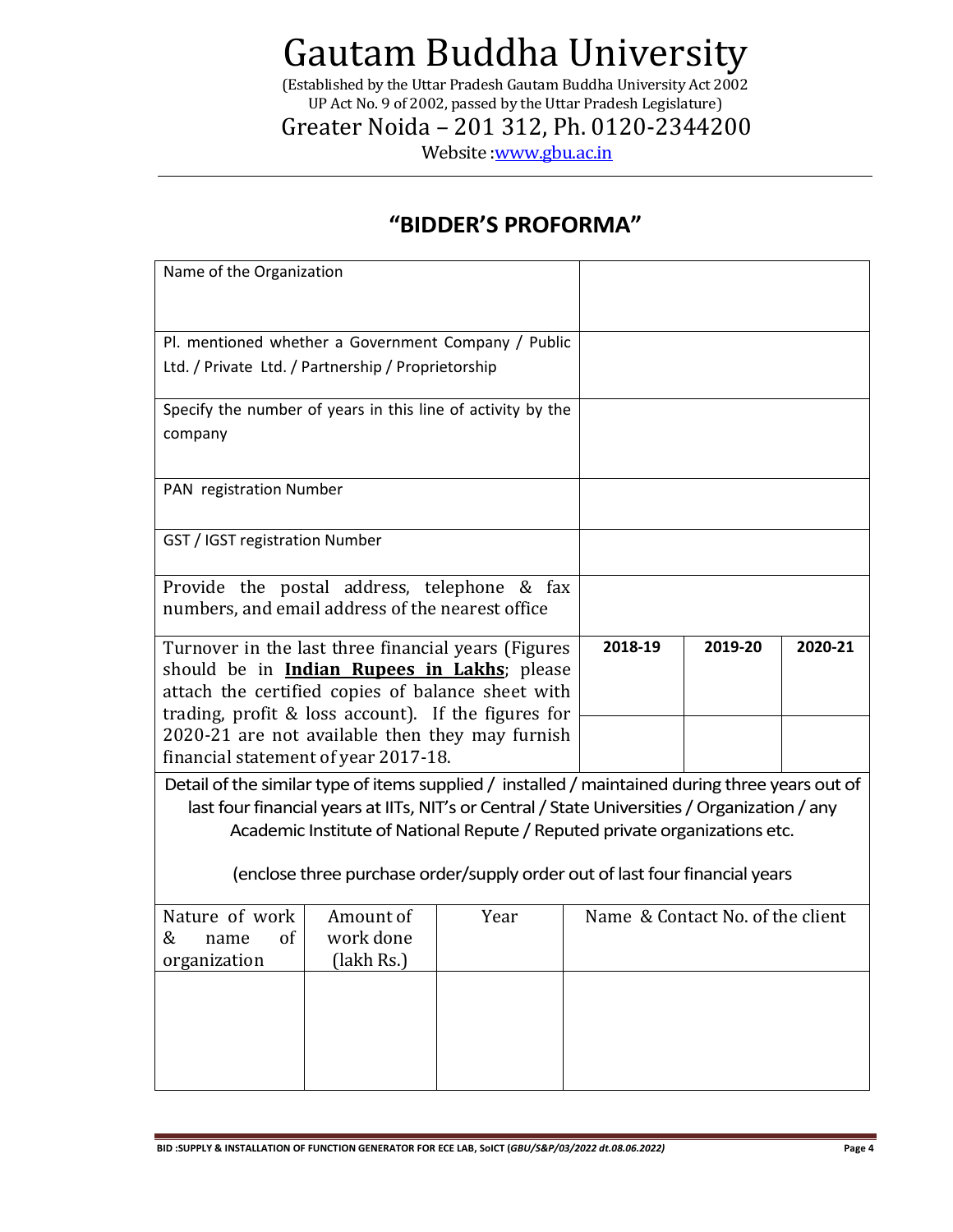(Established by the Uttar Pradesh Gautam Buddha University Act 2002 UP Act No. 9 of 2002, passed by the Uttar Pradesh Legislature)

Greater Noida – 201 312, Ph. 0120-2344200

Website [:www.gbu.ac.in](http://www.gbu.ac.in/)

| Whether your firm has been blacklisted by any               | (Yes / No) |
|-------------------------------------------------------------|------------|
| Government Organization including Universities,             |            |
| Institutions and Colleges during last four financial years. |            |

#### **DECLARATION**

I/We hereby declare that the information given in the technical bid by the undersigned is correct and fulfill all conditions as published in the tender document.

#### **ACCEPTANCE**

I/We accept the above terms and conditions and shall comply with them strictly.

#### (SIGNATURE OF THE BIDDER)

| <b>WITH SFAL</b> |
|------------------|
|                  |
|                  |

Tel./Mobile No.: …...................................................................................

Email ID : ……………………………………………………………………….

#### **BANK DETAILS OF VENDORS, in case of refund of EMD**

Bank A/c Name : ……………………………………………………

|--|--|--|

IFSC Code : …………………………………………………………..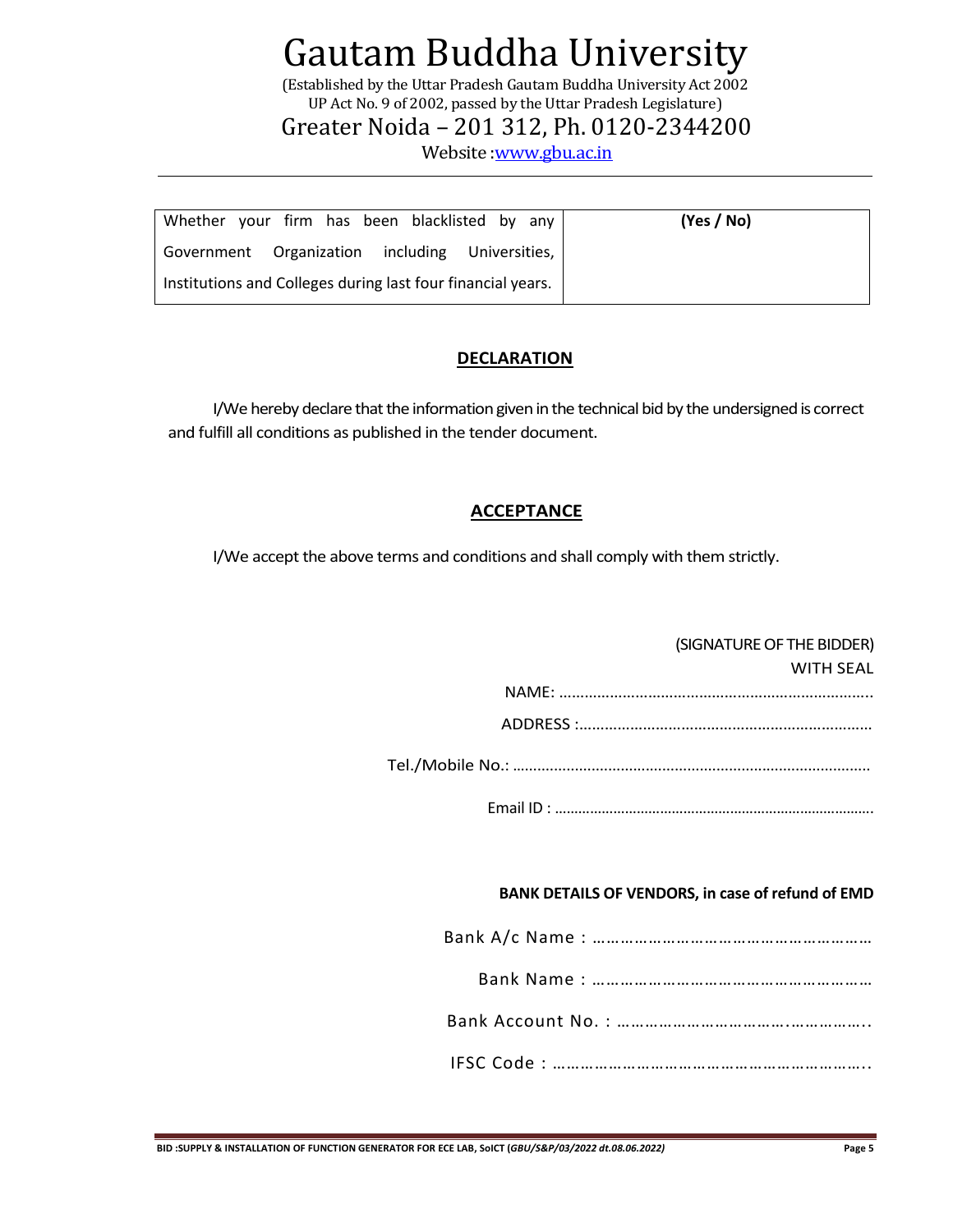(Established by the Uttar Pradesh Gautam Buddha University Act 2002 UP Act No. 9 of 2002, passed by the Uttar Pradesh Legislature)

Greater Noida – 201 312, Ph. 0120-2344200

Website : www.gbu.ac.in

### **TECHNICAL SPECIFICATIONS OF REQUIRED EQUIPMENT**

| SR. NO. | <b>PRODUCT</b>                                 |    |  |  |
|---------|------------------------------------------------|----|--|--|
| 01      | <b>FUNCTION GENERATOR</b>                      |    |  |  |
|         | <b>10Mhz AM FM Function Generator Counters</b> | 10 |  |  |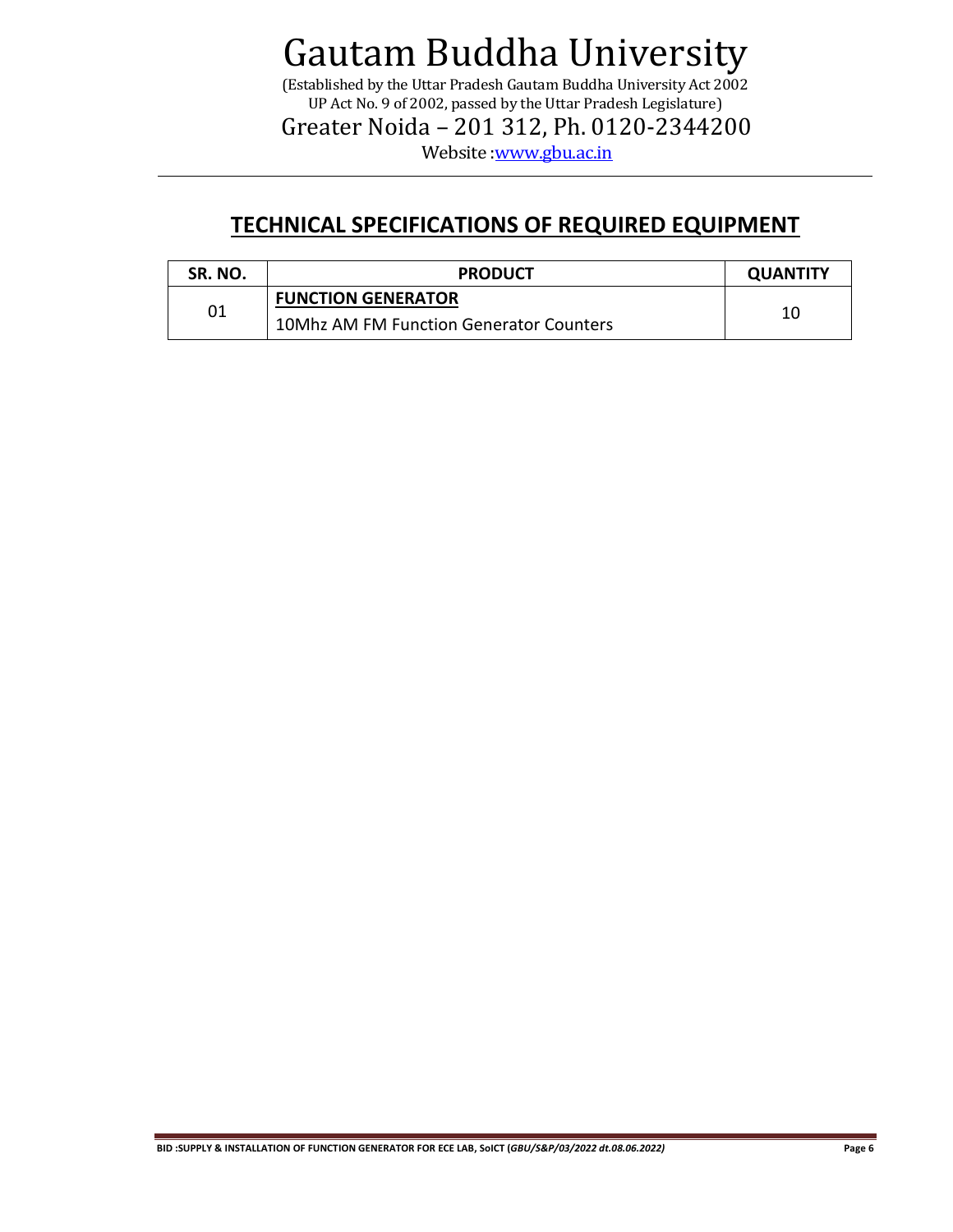(Established by the Uttar Pradesh Gautam Buddha University Act 2002 UP Act No. 9 of 2002, passed by the Uttar Pradesh Legislature)

Greater Noida – 201 312, Ph. 0120-2344200

Website [:www.gbu.ac.in](http://www.gbu.ac.in/)

### **GENERAL TERMS AND CONDITIONS**

- 1. Detailed information about the items, specifications are available in tender document which can be downloaded from the University websit[e www.gbu.ac.in.](http://www.gbu.ac.in/)
- 2. Offer should be submitted in two parts, in two separate envelops; 1**) Technical Bid** and **2) Financial Bid**. These two envelops shall be sealed in a common cover and addressed/sent to "**The Registrar, Gautam Buddha University, Greater Noida, Gautam Budh Nagar -201312 (U.P.**)" super scribing "**Tender against Tender Advt. GBU/S&P/03/2022 dated 08.06.2022, Name of work : SUPPLY & INSTALLATION OF FUNCTION GENERATOR FOR ECE LAB., SoICT**" so as to reach us on or before last day of submission.
- 3. The Technical Bid and Financial Bid should be duly filled up.
- 4. The technical bid of the bidders will be opened first and the financial bid will be opened only of technically qualified.
- 5. List of Documents to be submitted by tenderer to qualify the Eligibility Criteria :

#### **A. TECHNICAL BID**

- i. The tenderer shall have to pay tender document fee of **Rs. 1000.00 + @18% GST = Rs.1,180/- (Rupees One Thousand One Hundred Eighty only – incl. of GST)** through NEFT/RTGS only payable in favour of Gautam Buddha University in the A/C No 6660000100000681, IFSC Code: PUNB0666000, Punjab National Bank, Gautam Buddha University, Greater Noida. The copy of NEFT/RTGS with transaction ID must be enclosed along with the bid. This tender document fee will be non-refundable. Bid without tender fee in the prescribe form will not be accepted.
- ii. The tenderer shall have to furnish, as part of its bid, a bid security/EMD of **Rs.3,500.00 (Rupees Three Thousand Five Hundred Only)** through NEFT/RTGS only in favour of Gautam Buddha University in the A/C No. 6660000100000681, IFSC Code: : PUNB0666000, Punjab National Bank, Gautam Buddha University, Greater Noida. The copy of NEFT/RTGS with transaction ID must be enclosed along with the bid.
- iii. Duly filled up bidder's proforma (page no. 3, 4,  $\&$  5) appended with the tender.
- iv. Proof of works of three years done during the last four financial years should be submitted.
- v. Audited balance sheet counter signed by C.A. for last three financial years clearly indicating turnover and T.D.S. alongwith Form 3CB AND 3CD.
- vi. PAN Certificate of the individual/Company/Firm.
- vii. The tenderer should submit the G.S.T. /I.G.S.T registration certificate.
- viii. The bidder must be either sole Manufacturer of the items or the authorized agent/representative of the OEM. In the case of agent/representative, certified copy of the agency/authorization issued by the OEM should be enclosed with the tender.
- ix. The vendor shall submit an affidavit (duly notarized) on Rs.10/- stamp paper as per below format :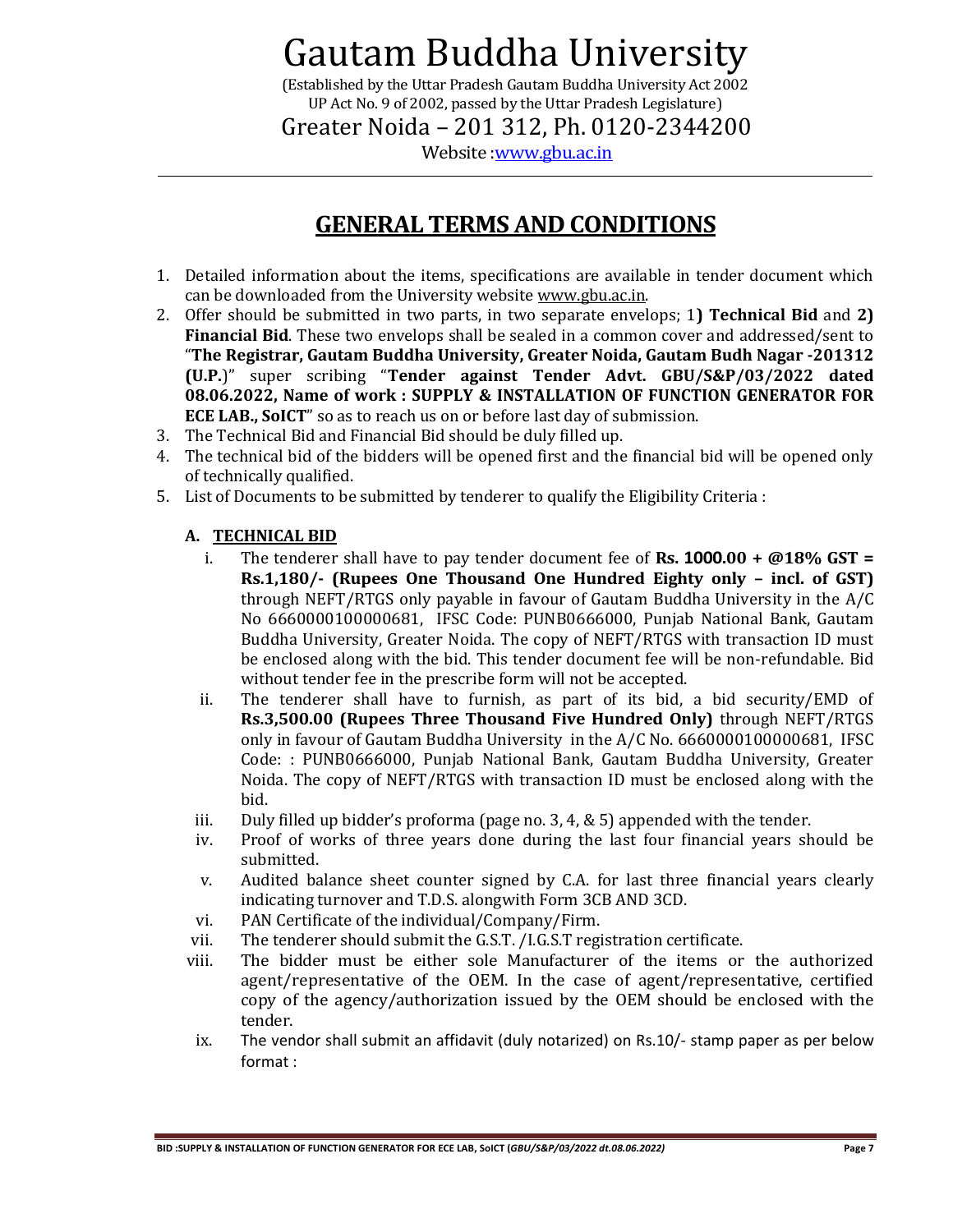(Established by the Uttar Pradesh Gautam Buddha University Act 2002 UP Act No. 9 of 2002, passed by the Uttar Pradesh Legislature)

Greater Noida – 201 312, Ph. 0120-2344200

Website [:www.gbu.ac.in](http://www.gbu.ac.in/)

*"I/We hereby confirm and declare that M/s. …………………………… proprietor/partner(s) is/are not blacklisted/de-registered/debarred by any Government department/Public Sector Undertaking, Universities, Institution and College or any other repute organization for which we have executed/undertaken the works/services during the last four financial years"*

x. Authorized signatory should sign with rubber seal on all pages. Bids without authorized signature & seal will be rejected.

#### **B. PRICE BID**

- i. Price bid duly filled in all respects in tender. The price shall be in words and numeric numbers both.
- 6. Offer should be sent in a sealed envelope, submitted either in person or by post on which name and address of the supplier/firm shall be written. Tenders received through E-mails or FAX will not be considered.
- 7. The rate quoted should be F.O.R. Gautam Buddha University (Gautam Budh Nagar, Greater Noida, UP) in rupees inclusive of all charges e.g. packing, forwarding local taxes, railway freight, transit insurance etc. The total price should include all accessories required for final installation of the item. **Rates of imported goods should be quoted excluding custom duty, as this University is exempted from payment of custom duty (by letter of Department of Scientific and Industrial Research, Ministry of Science & Technology, GOI)**.
- 8. The technical bids will be opened on scheduled date and time in the presence of the bidders/authorized representatives of bidders. Suppliers intending to attend the tender opening should intimate in advance.
- 9. The EMD of the successful bidder will be refunded after getting the "Performance Security Deposit (i.e. 10% of PO/WO value)". The Performance Security Deposit shall be deposited in the form of FDR/Bank Guaranty only, pledged in favour of "Gautam Buddha University" and should be valid for whole contract/warranty period. The PSD will be returned only after expiry of the successful contract/warranty period. The EMD of the unsuccessful bidders will be returned to the firm(s) immediately after finalization of the tenders. No interest will be paid on EMD in any case.
- 10. Detailed specifications with the mention of make and model/Version of each item should be clearly given supported by the illustrated pamphlets wherever possible. Quotations without specified make and Model/Version and other particulars may be rejected. The accessories included in the Equipments/Instruments should also be clearly mentioned.
- 11. Losses or damage in transit will be borne by the Supplier. The supplier may, if he so desires, get the goods insured and include such charges in the tendered rate.
- 12. Offered prices should be valid for at least 180 days from the last date of receipt of tenders.
- 13. a) The items delivery time should be preferably within stipulated period mentioned in purchase order, if fails
	- b) The Penalty Clause is as under:-

Should the bidder fail to deliver the goods within stipulated period**,** the Competent Authority may, at his discretion, allow an extension in time subject to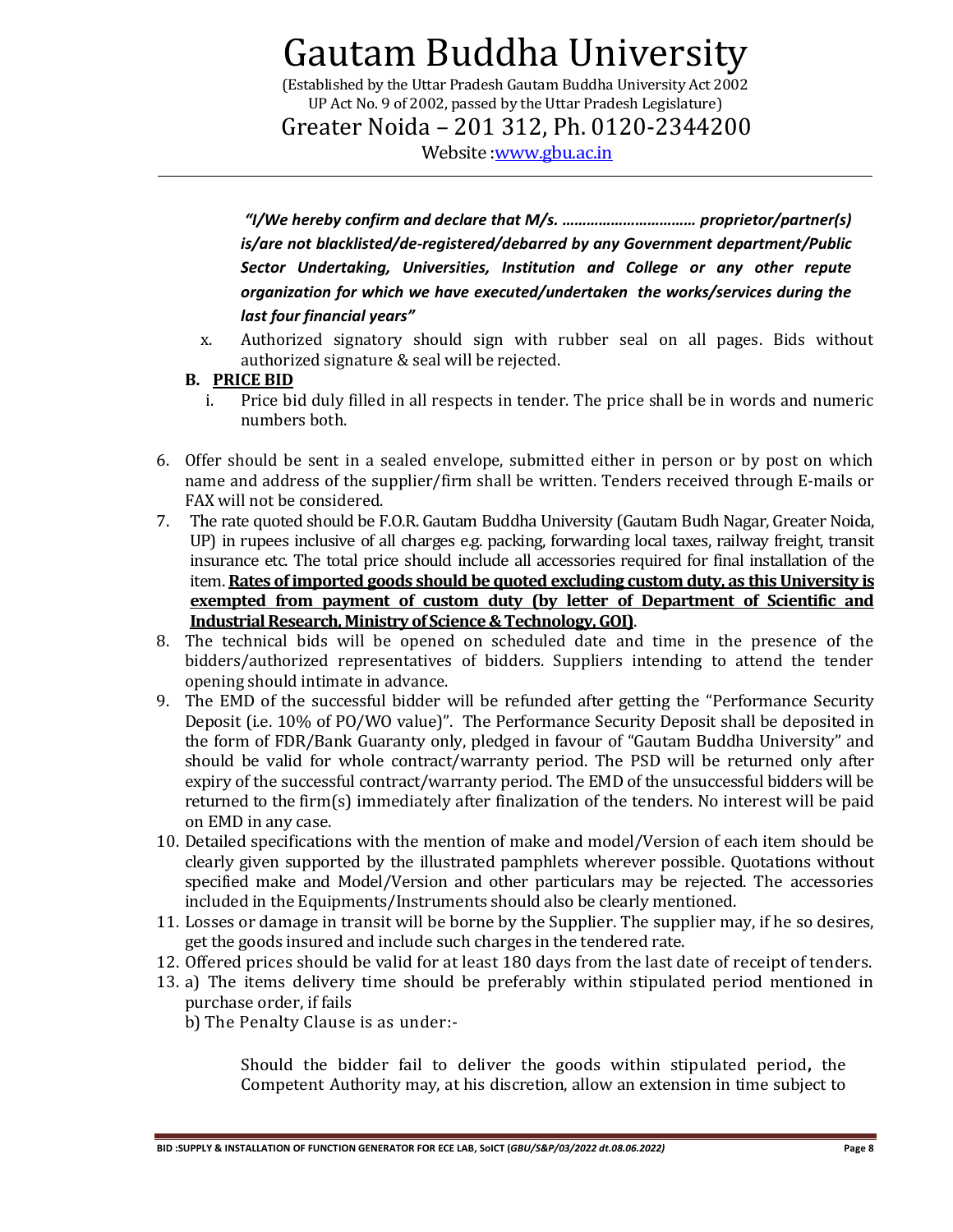(Established by the Uttar Pradesh Gautam Buddha University Act 2002 UP Act No. 9 of 2002, passed by the Uttar Pradesh Legislature)

Greater Noida – 201 312, Ph. 0120-2344200

Website [:www.gbu.ac.in](http://www.gbu.ac.in/)

recovery from the bidder as agreed liquidated damages, and not by way of penalty, a sum equal to the percentage of the value of tender amount which the bidder has failed to supply for period of delay as stated below:-

| i. Delay up to one week              | $1\%$ |
|--------------------------------------|-------|
| ii. Delay exceeding one week but not | $2\%$ |
| exceeding two weeks                  |       |
| iii. Delay exceeding two weeks but   | 5%    |
|                                      |       |

not exceeding one month

iv. Delay exceeding one month 5% for each month and part there of subject to maximum 10%

- c) In case of failure to supply the goods within stipulated delivery period and in accordance with the specifications given in the quotations, the University shall be free to cancel the order.
- 13. Supply of the placed order in part will not be accepted.
- 14. No advance payment shall be released in any case. The payment shall be released on delivery of items in good condition, installation and putting those in satisfactory working conditions only.
- 15. No increase in price will be allowed after our purchase order(s) are placed.
- 16. Warranty certificate against all the Items/Equipment/Instruments developed defects covering warranty period, which commences from the date of installation shall be given at the time of supply of the items.
- 17. Failure to comply with all the terms and conditions mentioned herein would result in the tender being summarily rejected.
- 18. Conditional tenders will not be accepted.
- 19. GBU reserves the right to change the order quantity or split the orders among multiple vendors without assigning any reason (s) whatsoever.
- 20.GBU reserves the right to reject any or all the tenders without assigning any reasons whatsoever.
- 21.All legal proceedings, if necessity arises to the University may be any of the parties (University or Contractor/Supplier) shall have to be lodged in the courts situated at Distt. Gautam Budh Nagar and not elsewhere.

#### **REGISTRAR**